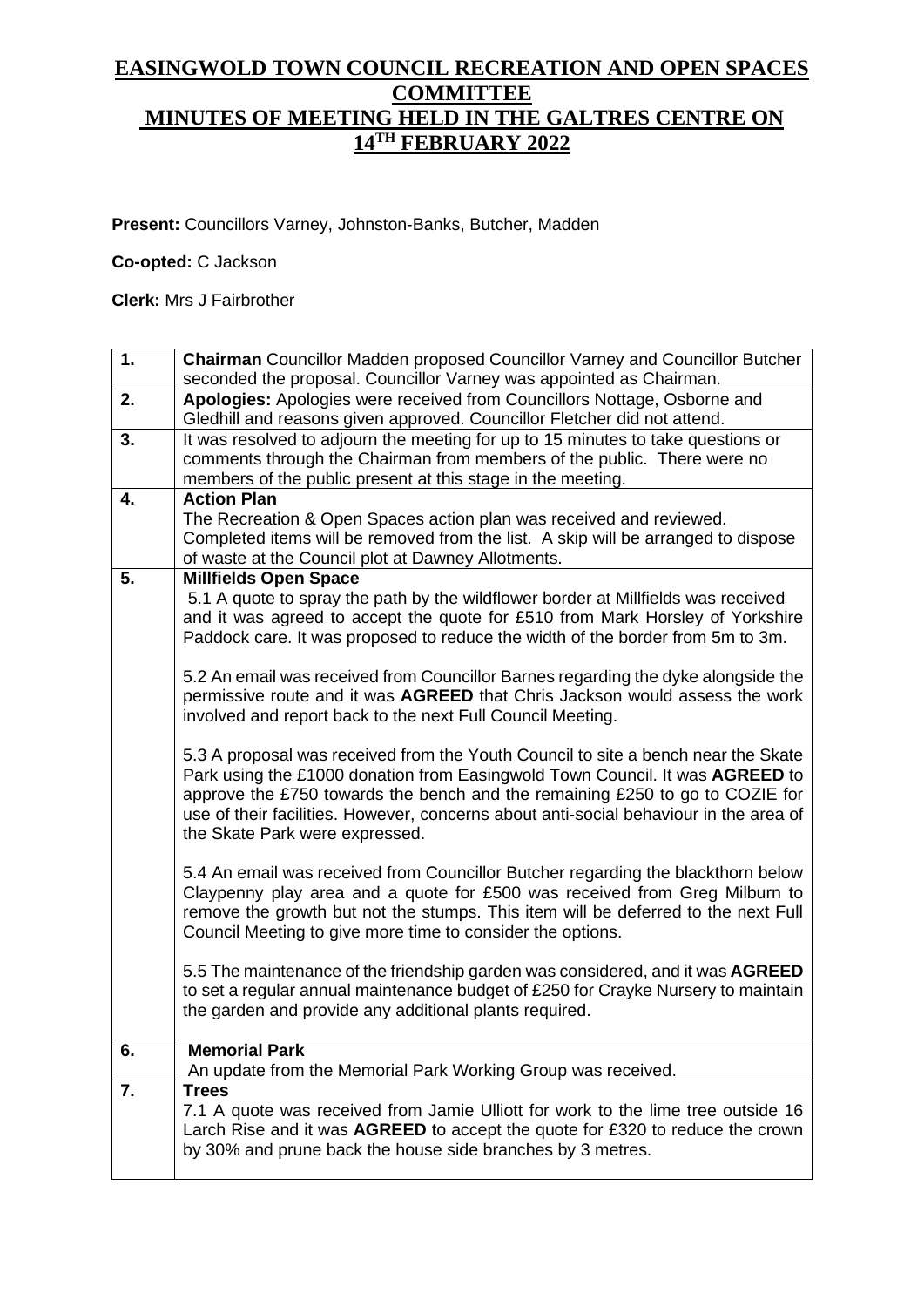## **EASINGWOLD TOWN COUNCIL RECREATION AND OPEN SPACES COMMITTEE MINUTES OF MEETING HELD IN THE GALTRES CENTRE ON**

## **14TH FEBRUARY 2022**

|     | 7.2 A quote was received from Liam Cochrane regarding the birch tree on<br>Copperclay Walk and it was AGREED to accept the quote for £250 from Tree &<br>Conifer Removal for a crown thin.                                                                                                                                                                                                                                                                                                                                                                       |
|-----|------------------------------------------------------------------------------------------------------------------------------------------------------------------------------------------------------------------------------------------------------------------------------------------------------------------------------------------------------------------------------------------------------------------------------------------------------------------------------------------------------------------------------------------------------------------|
|     | 7.3 An email was received from Councillor Butcher regarding the trees in the<br>Memorial Park playground and it was AGREED that the ivy should be removed<br>from both trees provided that the cost from Greg Milburn did not exceed £500, being<br>twice the amount of the quote received for one tree. It was AGREED to obtain a<br>quote to crown lift the branches on both trees.                                                                                                                                                                            |
|     | 7.4 An email was received from a member of the public regarding the trees on Lime<br>Tree Avenue. The meeting was opened up to allow three members of the public to<br>speak. Concerns were expressed about the size of the trees and the safety risks.<br>It was AGREED to ask a tree surgeon to survey them and give a recommendation<br>on what work needs to be carried out. It was AGREED that a copy of the report will<br>be sent to the residents attending the meeting, and, as the trees belong to them,<br>also to NYCC to address the issues raised. |
| 8.  | 7.5 The previous JCP Arboriculture report was reviewed.<br>A quote for the grass cutting contract was received although this had too many                                                                                                                                                                                                                                                                                                                                                                                                                        |
|     | cuts in it – a revised quote will be requested to incorporate 12 cuts per year as                                                                                                                                                                                                                                                                                                                                                                                                                                                                                |
|     | well as the bank surrounding the Friendship Garden. Two further quotes had been                                                                                                                                                                                                                                                                                                                                                                                                                                                                                  |
|     | sought but there was no response from the contractors. This item was                                                                                                                                                                                                                                                                                                                                                                                                                                                                                             |
|     | <b>DEFERRED</b> to the March Full Council Meeting.<br>It was AGREED to obtain a quote from Joe Tate to cover the additional grass                                                                                                                                                                                                                                                                                                                                                                                                                                |
|     | cutting work needed as set out in Councillor Butcher's email of 31 <sup>st</sup> January.                                                                                                                                                                                                                                                                                                                                                                                                                                                                        |
| 9.  | <b>Allotment rent</b>                                                                                                                                                                                                                                                                                                                                                                                                                                                                                                                                            |
| 10. | The rent for 2022/23 was reviewed and it was AGREED to increase the rent to £30.                                                                                                                                                                                                                                                                                                                                                                                                                                                                                 |
|     | <b>Playground Inspections</b><br>The quarterly inspections from January 2022 were received. Several items were                                                                                                                                                                                                                                                                                                                                                                                                                                                   |
|     | high risk at the Memorial Park. Councillors Johnston-Banks, Madden and Butcher                                                                                                                                                                                                                                                                                                                                                                                                                                                                                   |
|     | <b>AGREED</b> to compile a list of urgent repairs, and these should be presented to the                                                                                                                                                                                                                                                                                                                                                                                                                                                                          |
|     | next Memorial Park Working Group Meeting. It was AGREED that a meeting should                                                                                                                                                                                                                                                                                                                                                                                                                                                                                    |
|     | be arranged as soon as possible and that a report would be prepared for the next<br>Full Council Meeting. It was AGREED that a short list of play equipment which need                                                                                                                                                                                                                                                                                                                                                                                           |
|     | to be replaced soon should be presented at the March Full Council Meeting.                                                                                                                                                                                                                                                                                                                                                                                                                                                                                       |
| 11. | <b>Hedges encroaching on footpaths</b>                                                                                                                                                                                                                                                                                                                                                                                                                                                                                                                           |
|     | An email from a member of the public was received. It is <b>NOTED</b> that this is the                                                                                                                                                                                                                                                                                                                                                                                                                                                                           |
| 12. | responsibility of NYCC and no further action will be taken.<br><b>Fence on Woodside Close/Mallison Hill Woods</b>                                                                                                                                                                                                                                                                                                                                                                                                                                                |
|     | An email was received from a member of the public and it was agreed to write an                                                                                                                                                                                                                                                                                                                                                                                                                                                                                  |
|     | email as requested stating that the responsibility for the fence lies with the property                                                                                                                                                                                                                                                                                                                                                                                                                                                                          |
|     | owners.                                                                                                                                                                                                                                                                                                                                                                                                                                                                                                                                                          |
| 13. | <b>Budget</b>                                                                                                                                                                                                                                                                                                                                                                                                                                                                                                                                                    |
|     | The financial position as of 31 <sup>st</sup> January was noted and no virements were<br>considered necessary.                                                                                                                                                                                                                                                                                                                                                                                                                                                   |
| 14. | Date of the Next Meeting                                                                                                                                                                                                                                                                                                                                                                                                                                                                                                                                         |
|     | 16th May 2022 at 7.30pm or on the rising of the Planning Committee                                                                                                                                                                                                                                                                                                                                                                                                                                                                                               |